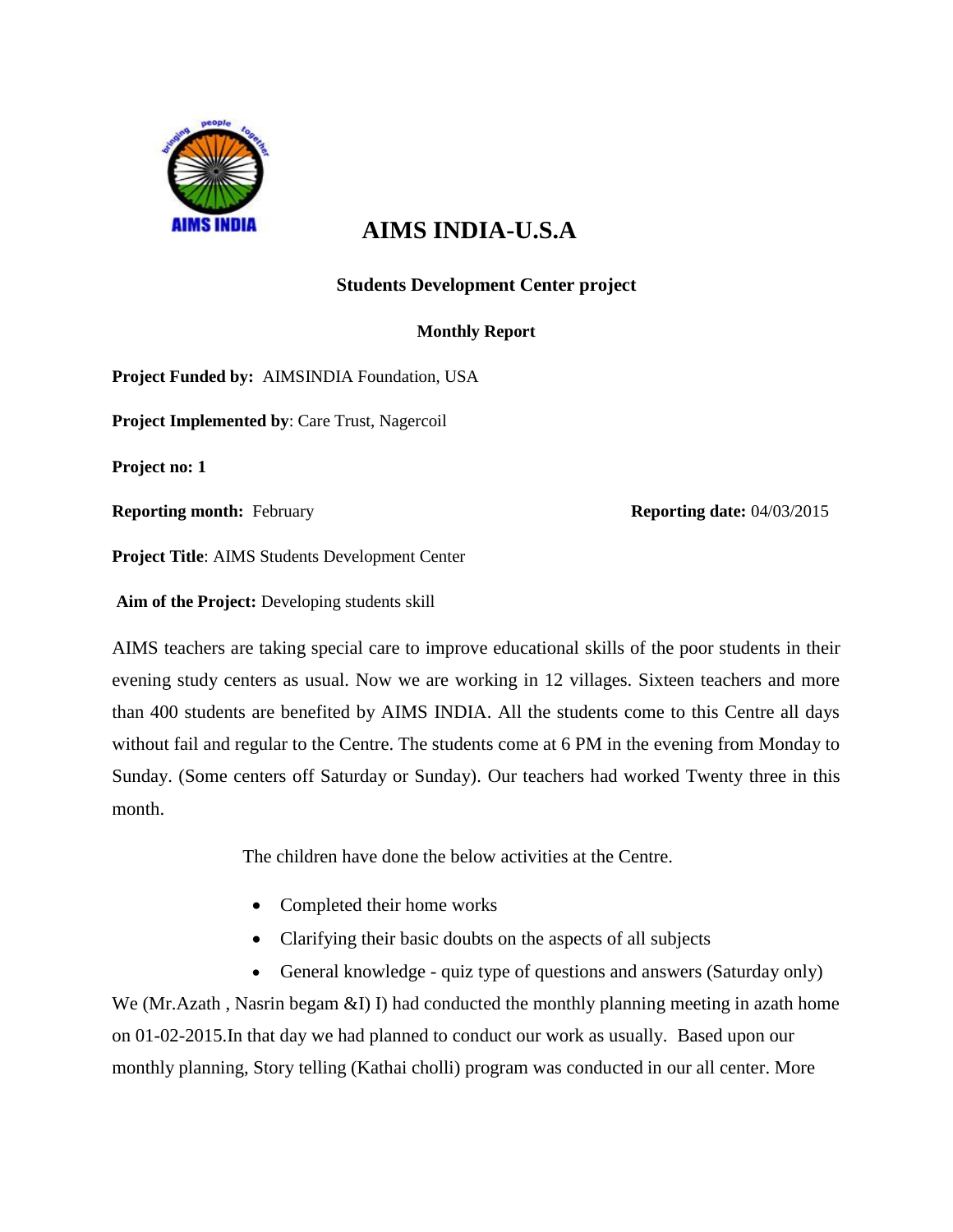than 400 students were attending in our training. We are continuing our work in our centers as well as possible.

# **Activities of aims staffs**

| Sl.No          | <b>Center Name</b>                  | <b>Staff Name</b>    | No of<br>students | No working<br>days | <b>Working hours</b> |
|----------------|-------------------------------------|----------------------|-------------------|--------------------|----------------------|
|                |                                     |                      |                   |                    | (avg)                |
| $\mathbf{1}$   | Kodimunai                           | Mary Desani          | 28                | $\overline{24}$    | $\overline{55}$      |
| $\overline{2}$ | Kanal karai                         | Safna Asmi           | 25                | $\overline{23}$    | $\overline{53}$      |
| 3              | Colachel                            | Alpha Reji           | 28                | 24                 | $\overline{55}$      |
| $\overline{4}$ | Puthenthurai                        | Mary Pradeba princy  | $\overline{33}$   | 23                 | $\overline{53}$      |
| 5              | Kotilpadu                           | Sahina               | 27                | 23                 | 53                   |
| 6              | Devicode                            | Shiny                | 26                | 23                 | 53                   |
| $\overline{7}$ | Pananvillai,                        | Krishna kumar        | 28                | 23                 | 53                   |
| 8              | Kanal karai                         | Anisha,              | 23                | 23                 | 53                   |
| 9              | Ennayam                             | Mary Nathisha        | 30                | 23                 | 53                   |
| 10             | Puthoor                             | Shylaja,             | 30                | 24                 | 55                   |
| 11             | Puthenthurai                        | Maria Felix Sharmini | 28                | 23                 | 53                   |
| 12             | Kodimunai                           | Jenasi Shahana       | 34                | 24                 | 55                   |
| 13             | Colachel                            | Pratheesha           | 29                | 24                 | $\overline{55}$      |
| 14             | Simoncolony                         | Susmitha             | 26                | 23                 | $\overline{53}$      |
| 15             | Ethamozhi                           | Jeyachithra          | 40                | 23                 | 53                   |
| 16             | <b>Shankar Ganesh</b><br>Vellamadam |                      | 28                | 24                 | 55                   |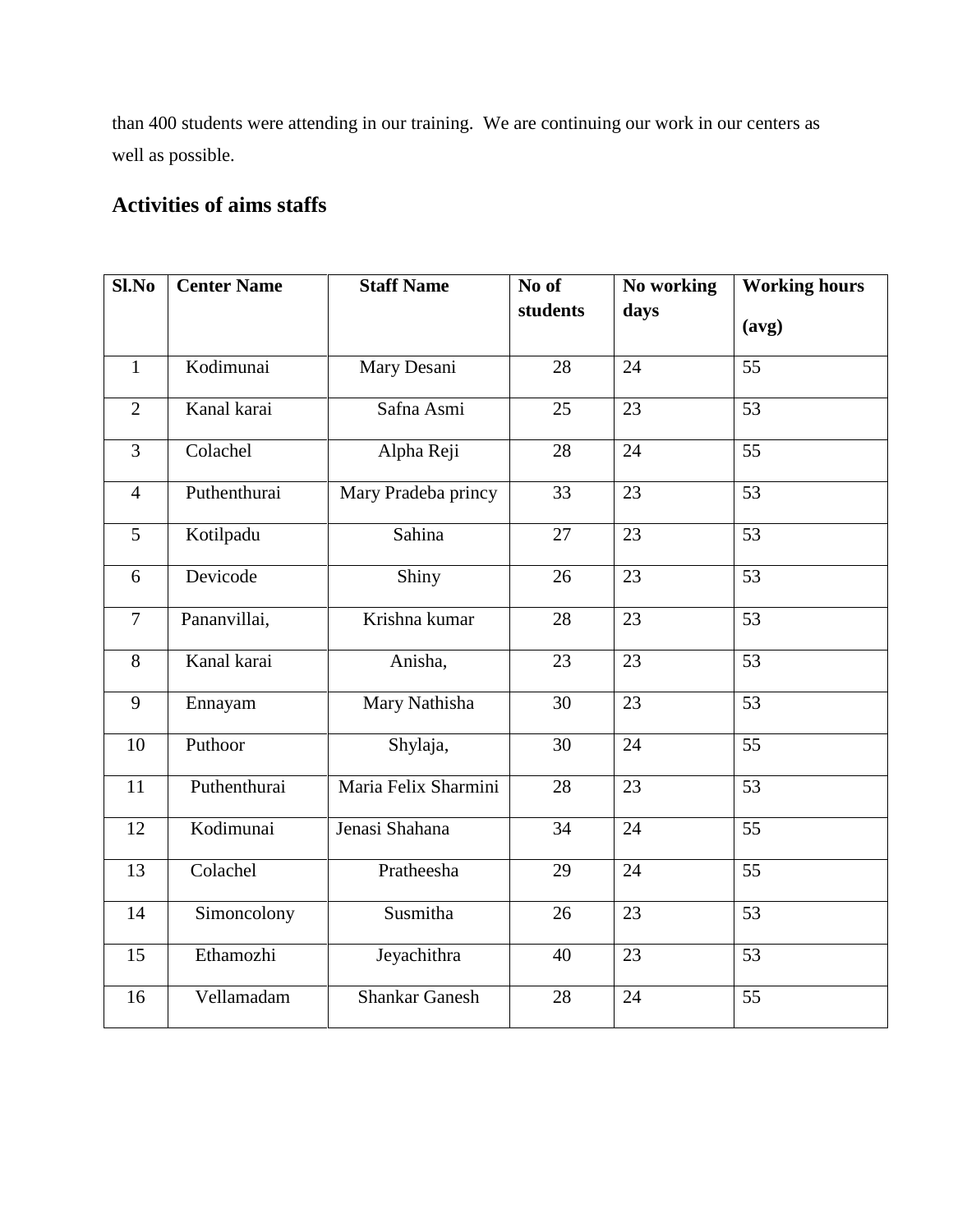## **Activities of Center**

| Sl.NO          | <b>Date</b> | <b>Staff Name</b>        | Name of the  | <b>Time</b>       | <b>Activities</b>                                                                                                               |
|----------------|-------------|--------------------------|--------------|-------------------|---------------------------------------------------------------------------------------------------------------------------------|
|                |             |                          | center       |                   |                                                                                                                                 |
| 1&2            | 02,28       | Desani and<br>Shahana    | Kodimunai    | 6 pm to<br>8.30pm | Discussion<br>with<br>teacher<br>$\&$<br>students about the Indian Space<br>Research<br>Organization<br>and<br>"kathai solli"   |
| 3&4            | 04,23       | Priya and<br>Alpha Reji  | Colachel     | 6 pm to<br>8.30pm | Discussion with teacher &<br>students about the Indian Space<br>Research Organization and<br>"kathai solli" and G.k Training    |
| 5&6            | 09,20       | Pradeba and<br>Sharmini  | Puthenthurai | 6 pm to<br>8.30pm | Discussion with teacher $\&$<br>students about the Indian Space<br>Research Organization and<br>"kathai solli" and G.k Training |
| $\overline{7}$ | 06,15       | Krishna<br>Kumar         | Pananvillai  | 6 pm to<br>8.30pm | Discussion with teacher $\&$<br>students about the Indian Space<br>Research Organization and<br>"kathai solli" and G.k Training |
| 8              | 07,18       | Shiny                    | Devicode     | 6 pm to<br>8.30pm | Discussion with teacher $\&$<br>students about the Indian Space<br>Research Organization and<br>"kathai solli"                  |
| 9              | 01,22       | Shahina                  | Kotilpadu    | 6 pm to<br>8.30pm | Discussion with teacher $\&$<br>students about the Indian Space<br>Research Organization and<br>"kathai solli" and G.k Training |
| 10&11          | 03,24       | Anisha and<br>Sapna Asmi | Kanal karai  | 6 pm to<br>8.30pm | Discussion with teacher $\&$<br>students about the Indian Space<br>Research Organization and<br>"kathai solli" and G.k Training |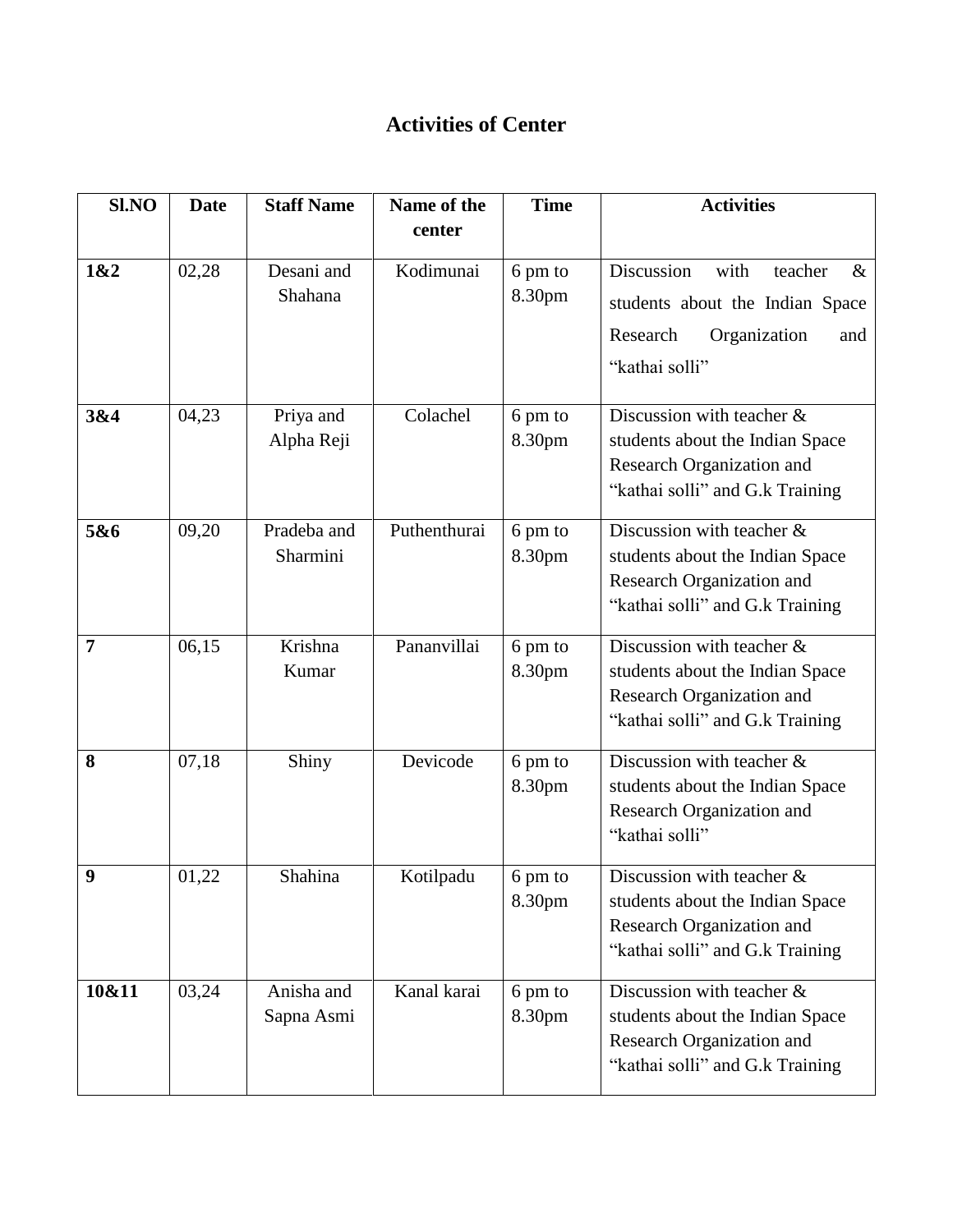| 12 | 05,14 | Mary<br>Nathisha  | Ennayam     | 6 pm to<br>8.30pm                         | Discussion with teacher $\&$<br>students about the Indian Space<br>Research Organization and<br>"kathai solli" and G.k Training |
|----|-------|-------------------|-------------|-------------------------------------------|---------------------------------------------------------------------------------------------------------------------------------|
| 13 | 08,27 | Shylaja,          | Puthoor     | 6 pm to<br>8.30pm                         | Discussion with teacher $\&$<br>students about the Indian Space<br>Research Organization and<br>"kathai solli"                  |
| 14 | 11,25 | Susmitha          | Simoncolony | $5.30 \text{ pm}$ to<br>8.00pm            | Discussion with teacher $\&$<br>students about the Indian Space<br>Research Organization and<br>"kathai solli" and G.k Training |
| 15 | 12,21 | Shankar<br>Ganesh | Vellamadam  | $6.00$ pm to<br>8.30pm                    | Discussion with teacher &<br>students about the Indian Space<br>Research Organization and<br>"kathai solli" and G.k Training    |
| 16 | 10,26 | Jeyachithra       | Ethamozhi   | $4.00 \text{ pm}$ to<br>$6.00 \text{ pm}$ | Discussion with teacher &<br>students about the Indian Space<br>Research Organization and<br>"kathai solli" and G.k Training    |

## **Monthly Visiting & training Details of our centers**

## **1&2. Kodimunai**

 This center is situated in coastal aria. There are 1350 families in the same village. More than 50 students are there in the center. Our teacher **Desani** and **Shahana** are working well in this center. I visited this center on 02, and 28-01-15.

## **3&4. Colachel**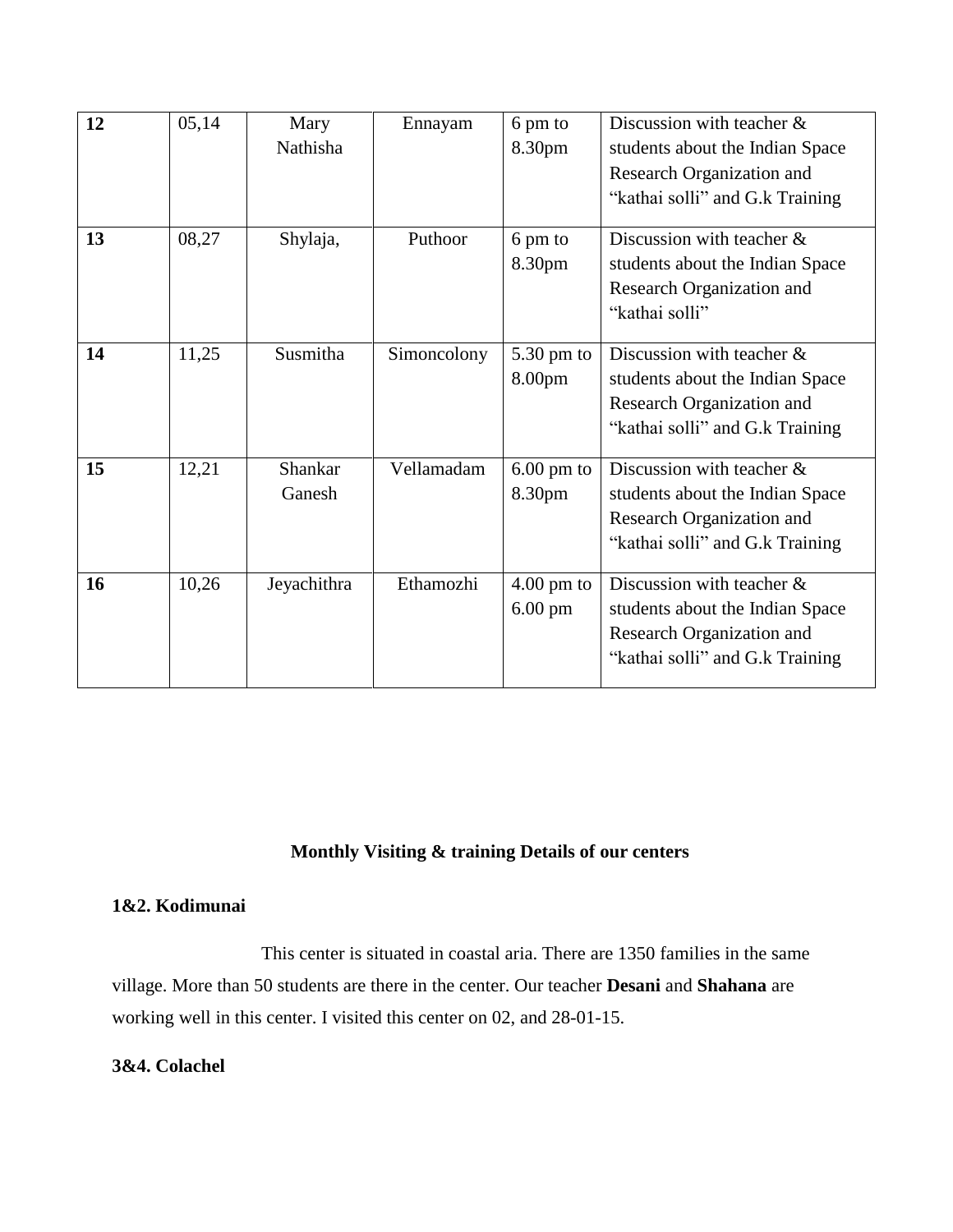This center is situated in rural aria. There are 1000 families in the same village. More than 55 students are there in the center. Our teacher **Alpha Reji** and **Pratheesha** are working well in this center. I visited this center on 04, and 23-02-15.

#### **5&6. Enayam Puthanthurai**

 This center is situated in coastal aria. There are 1500 families in the same village. Fishing is the basic and normal work of the males of the village. Women who are married house wife mostly. More of 60 students are there in the center. Our teacher **Pradeba** and **Sharmini** are working well in this center. I visited this center on 09, and 20-02-15.

#### **7. Pananvillai**

 This center is situated in coastal aria. There are 400 families in the same village. Our teacher **Krishna kumar** is working well in this center. More of 25 students are there in the center. She is also taking special care to improve the students' educational skills. I visited this center on 06, and 15-02-15.

#### **8. Devicode**

This center is situated in hills aria. More of 25 students are there in the center. Our teacher **Shiny** is working well in this center. She is also taking special care to improve the students' educational skills. I visited this center on 07, and 18-02-15.

#### **9. Kotil padu**

 This center is situated in coastal aria. There are 500 families in the same village. Fishing is the basic and normal work of the males of the village. Women who are married house wife mostly. Our teacher **Sahina** is working well in this center. More than 25 students are there in the center. I visited this center on 01, and 22-02-15.

### **10&11Kanal karai**

 This center is situated in hills aria. More of 45 students are there in the center. So this center is selected for our aid. Our teacher **Anisha and Safna asmi** is working well in this center. She is also taking special care to improve the students' educational skills. I visited this center on 03, and 24-02-15.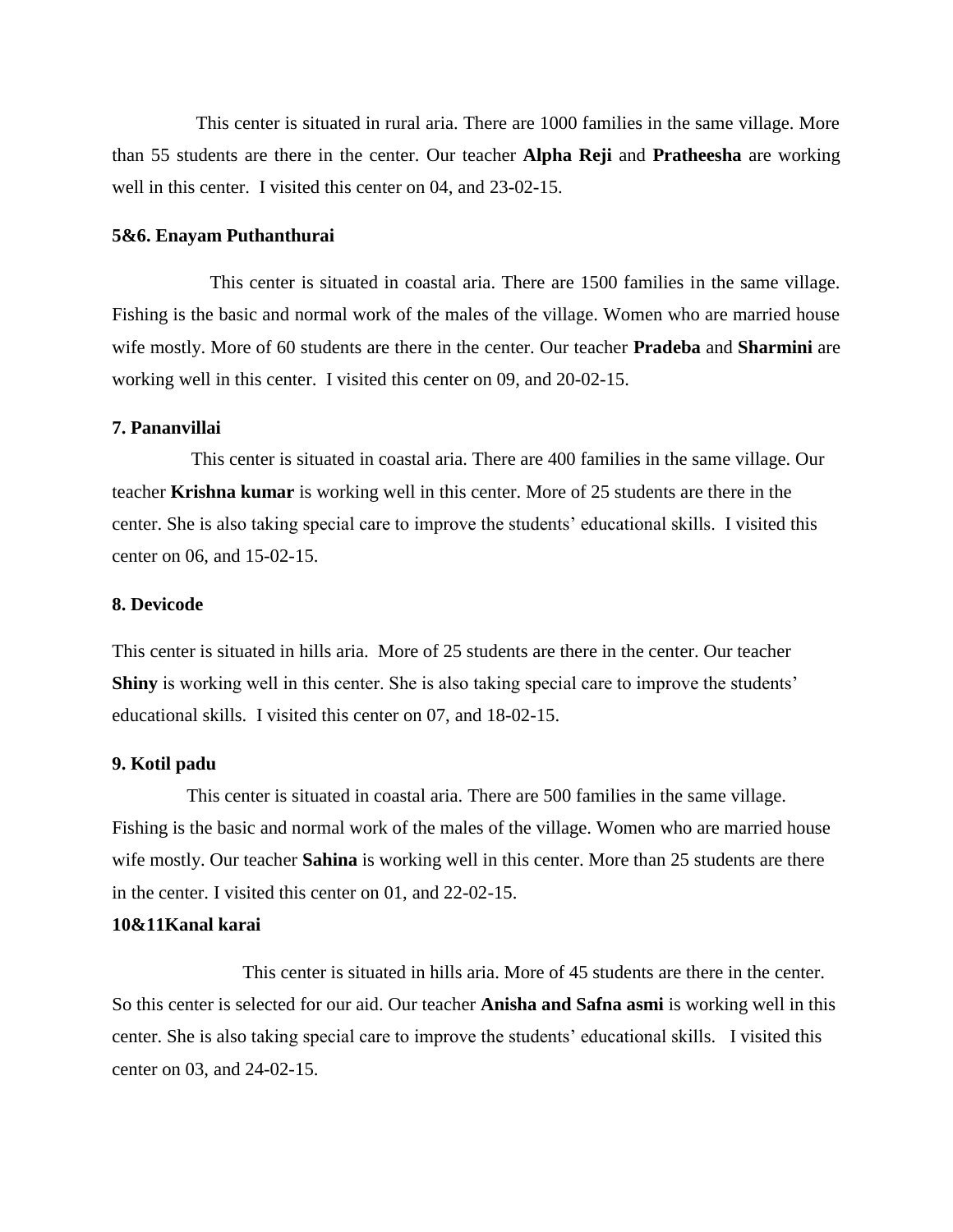#### **12. Enayam**

 This center is situated in coastal aria. More than 30 students are there in the center. Our teacher **Mary Nathisha i**s working well in this center. He is also taking special care to improve the students' educational skills. I visited this center on 05, and 14-02-15.

### **13**. **Puthoor**

 This center is situated in Coastal aria. There are 500 families in the same village. Women who are married house wife mostly. More than 25 students are there in the center. Our teacher **Shylaja i**s working well in this center. He is also taking special care to improve the students' educational skills. I visited this center on 08, and 27-02-15.

#### **14. Simoncolony**

 This center is situated in coastal aria. More than 25 students are there in the center. Our teacher **Susmitha i**s working well in this center. He is also taking special care to improve the students' educational skills. I visited this center on 11, and 25-02-15

#### **15. Vellamadam**

This center is situated in hills aria. There are 500 families in the same village. Women who are married house wife mostly. More than 30 students are there in the center. Our teacher **Shankar**  Ganesh is working well in this center. He is also taking special care to improve the students' educational skills. I visited this center on 12, and 21-02-15

#### **16. Ethamozhi**

This center is situated in rural aria. There are 1000 families in the same village. More than 35 students are there in the center. Our teacher **Jeyachithra** are working well in this center. I visited this center on 10, and 26-02-15.

#### **1. Indian Space Research Organization**

The Indian Space Research organization is the primary space agency of India. Its primary objective is to advance space technology and use its applications for national benefit. Established in 1969, ISRO superseded the erstwhile Indian National Committee for Space